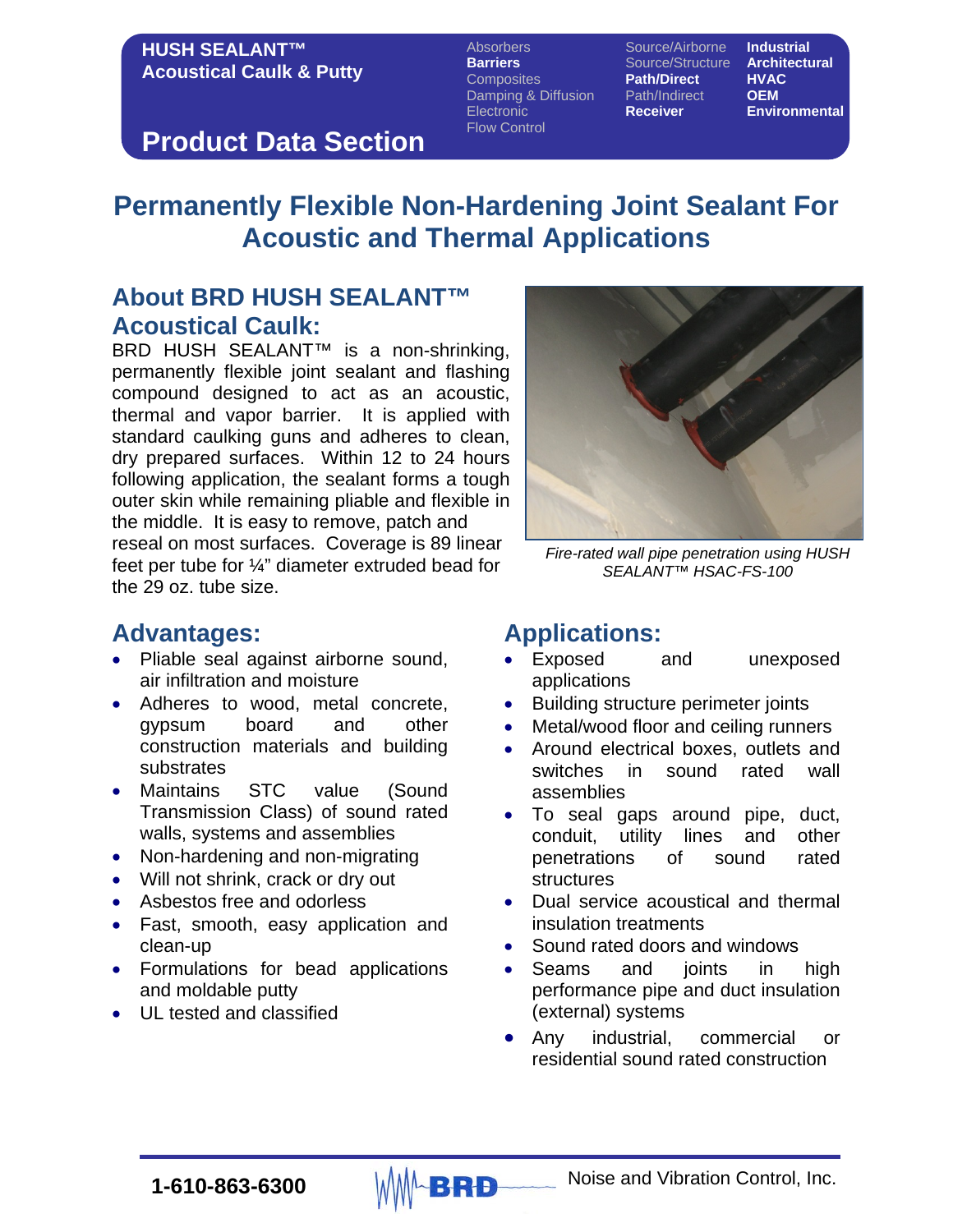### **HUSH SEALANT™ Acoustical Caulk & Putty**

Absorbers **Source/Airborne Industrial**<br> **Barriers** Source/Structure **Architectural** Composites **Path/Direct HVAC** Damping & Diffusion Path/Indire<br>Electronic **Receiver** Flow Control

**Bource/Structure Archite**<br> **Path/Direct** HVAC

**Environmental** 

# **Product Data Section**

# **Acoustical Pipe & Duct Penetrations Through Noise Critical Wall/Partition**



PACK ANNULAR SPACE COMPLETELY WITH HUSH BATT™ HIGH DENSITY ACOUSTICAL INSULATION AS REQUIRED FOR FIRE RATING. RECESS FIBROUS MATERIAL INTO SLEEVE 0.5 IN. OR AS REQUIRED BY THE SPECIFIC U.L. SYSTEM FOR REQUIRED HUSH SEALANT™ HSAC-FS-100 THICKNESS

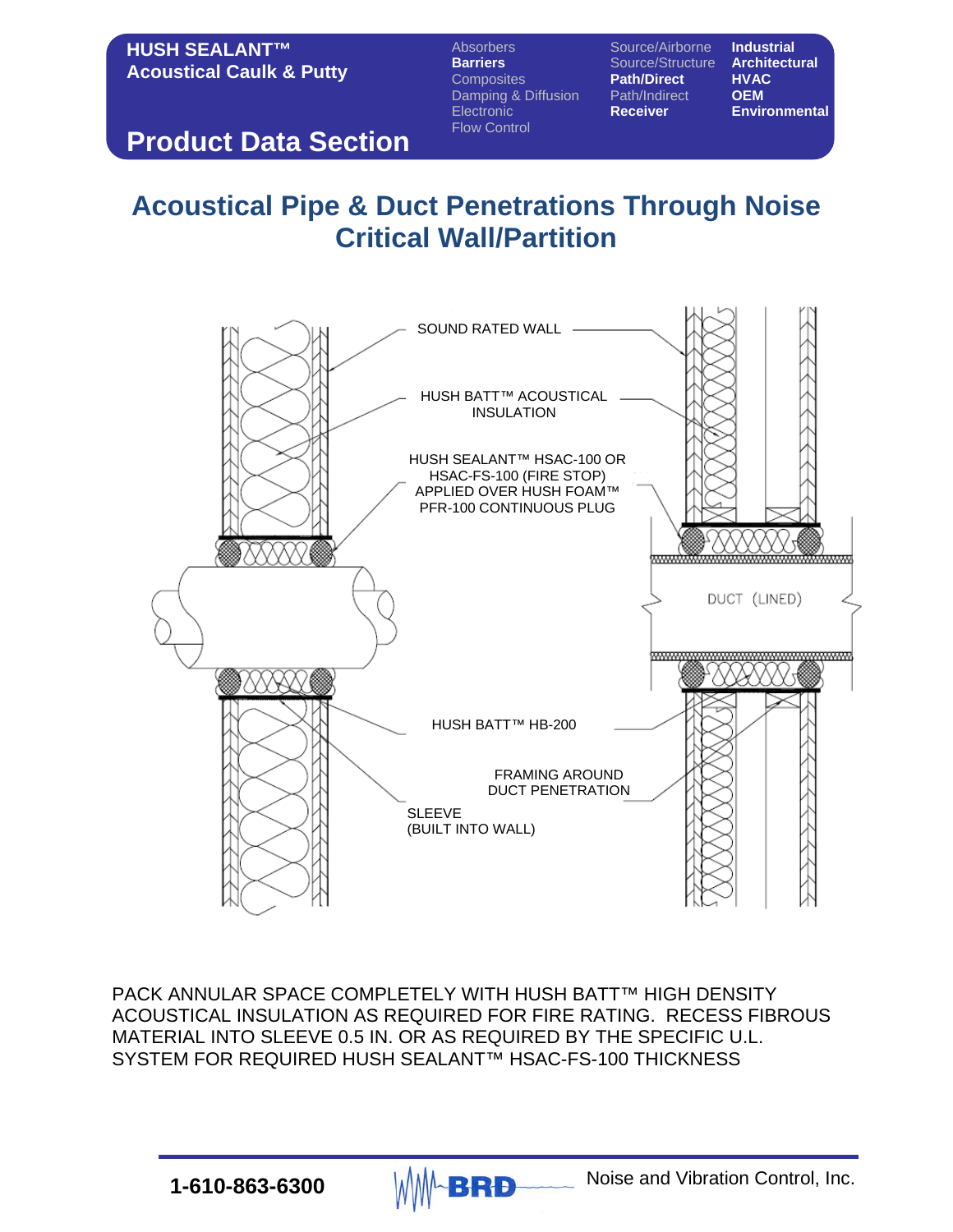### **HUSH SEALANT™ Acoustical Caulk & Putty**

Absorbers **Source/Airborne Industrial**<br> **Barriers** Source/Structure **Architectural Barriers** Source/Structure **Architecture**<br> **Composites Path/Direct HVAC** Damping & Diffusion Path/Indire<br>Electronic **Receiver** Flow Control

**Path/Direct HVAC**<br>Path/Indirect **OEM** 

**Environmental** 

# **Product Data Section**

# **Technical Data for HUSH SEALANT™ Acoustical Caulks and Putty**

|                                | <b>HSAC-100</b>         | <b>HSAC-FS-100</b>      | <b>HSAP-200</b>                         |
|--------------------------------|-------------------------|-------------------------|-----------------------------------------|
| <b>Description</b>             | <b>Acoustical Caulk</b> | <b>Acoustical Caulk</b> | <b>Acoustical Putty</b>                 |
| <b>Fire Rating</b>             | Class "A" per ASTM      | < 4H                    | 1 hour to ASTM E814                     |
|                                | E84                     |                         |                                         |
| <b>UL Rating</b>               | <b>UL 723</b>           | Yes                     | <b>UL 1479</b>                          |
| <b>Size</b>                    | Gunnable 29 oz.         | 10.1 oz and 20.2 oz     | $7" \times 7" \times 1/8"$ thick        |
|                                | tubes                   | tubes                   | sheets                                  |
| <b>Color</b>                   | White                   | Red                     | <b>Blue/Green</b>                       |
| <b>Formulation</b>             | Easily extruded latex   | Easily extruded bead    | $\frac{1}{2}$ oz/in. <sup>3</sup> putty |
|                                | bead                    |                         |                                         |
| <b>Non Hardening</b>           | Yes                     | Yes                     | Yes                                     |
| <b>Application Temperature</b> | 40°F to 120°F           | 41° F to 104° F         | 40° F to 104° F                         |

HUSH SEALANT™ products are the perfect solution for sealing around duct drops, pipe penetrations and inside perimeter edges of curb mounted rooftop units.





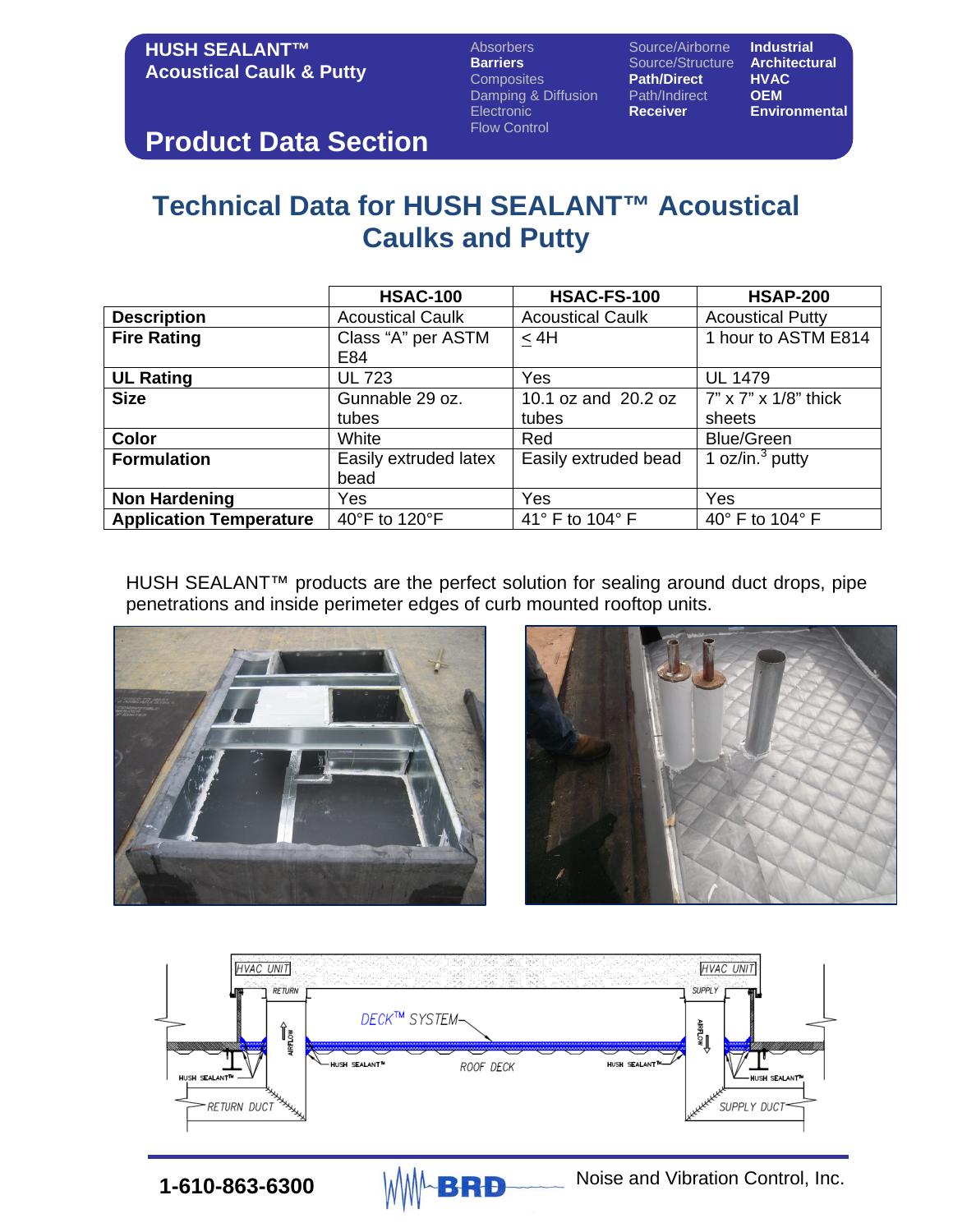### **HUSH SEALANT™ Acoustical Spray Products**

Absorbers Source/Airborne **Industrial Barriers** Source/Structure **Architecture**<br>Composites **Path/Direct HVAC** Composites **Path/Direct HVAC** Damping & Diffusion Path/Indire<br>Electronic **Receiver** Electronic **Receiver Environmental** Flow Control

### **Product Data Section**

# **Permanently Flexible Non-Hardening Joint Sealant For Acoustic and Thermal Applications**

### **About BRD HUSH SEALANT™ Acoustical Spray Products:**

HUSH SEALANT™ HSAS-CP-572 smoke and acoustical spray to seal off all types of construction joints and openings in non-firerated walls and partitions. It is not for use in fire-rated assemblies. It is not for use on surfaces above 170°F and not in areas immersed in water.



| Technical Data                 |                              |  |  |
|--------------------------------|------------------------------|--|--|
| Color                          | White                        |  |  |
| <b>Chemical Basis</b>          | Acrylic                      |  |  |
| <b>Storage and Transport</b>   | 40°F to 77°F                 |  |  |
| <b>Temperature Range</b>       | (5°C to 25°C)                |  |  |
| <b>Curing time approx</b>      | Approx. 3 mm/3 days          |  |  |
| (73°F/50% relative             |                              |  |  |
| humidity)                      |                              |  |  |
| <b>Skin-forming time</b>       | Approx. 15 min.              |  |  |
| (73°F/50% relative             |                              |  |  |
| humidity)                      |                              |  |  |
| <b>Application temperature</b> | 40°F to 104°F                |  |  |
| range                          | (5°C to 40°C)                |  |  |
| <b>Shelf life</b>              | 12 months                    |  |  |
| <b>Sound transmission</b>      | <b>STC 56</b>                |  |  |
| classification                 | (per tested construction     |  |  |
| (ASTM E 90)                    | type)                        |  |  |
| <b>Surface burning</b>         | Flame spread: 10             |  |  |
| characteristics                | Smoke development: 5         |  |  |
| (ASTM E 84-08)                 |                              |  |  |
| <b>Movement capability</b>     | Approx. 12.5%                |  |  |
| <b>Mold and mildew (ASTM</b>   | Mold resistant               |  |  |
| G21)                           |                              |  |  |
| Air leakage                    | L-Rating at Ambient $=$      |  |  |
| (Modified UL 2079-L            | Less than 1 CFM/Lin. Ft.     |  |  |
| Rating)                        | L-Rating at $400^{\circ}F =$ |  |  |
|                                | Less than 1 CFM/ Lin Ft.     |  |  |

#### **Recommended Application Equipment**

Titan Sprayers have been successful in applying HSAS-CP-572 smoke and acoustical spray. BRD recommends the use of Titan 600 (for application temperatures above 50°F) or 1100 Sprayers. HSAS-CP-572 can also be brush applied with off-the-shelf paint brushes.

*FOR FIRE RATED CONSTRUCTION* bring the rated partition all the way to the underside of the ribs/flutes, pack with HB-200 HUSH BATT™ for the full depth of the partition and seal on both sides with HUSH SEALANT™ HSAC-FS-100.